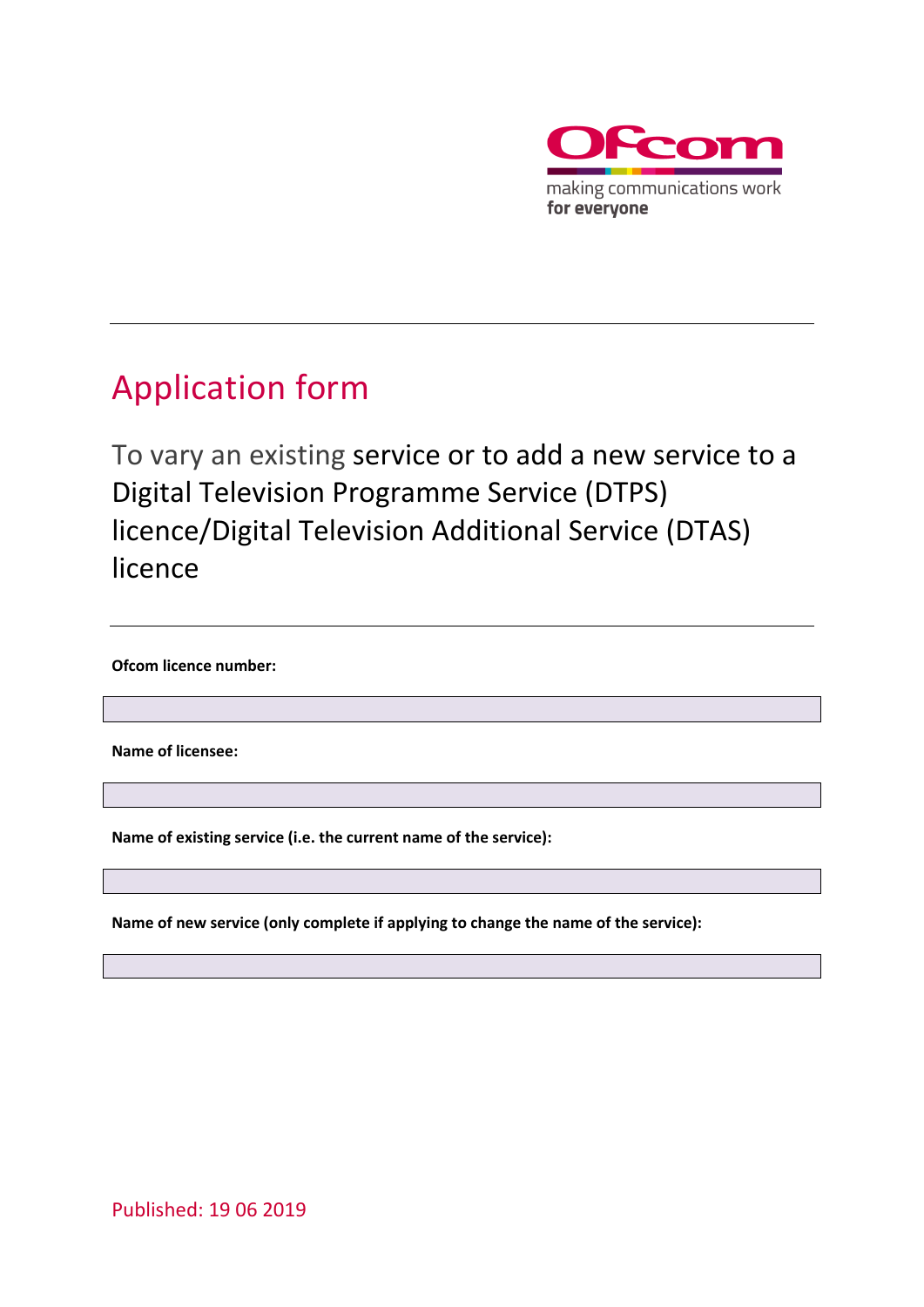## **Contents**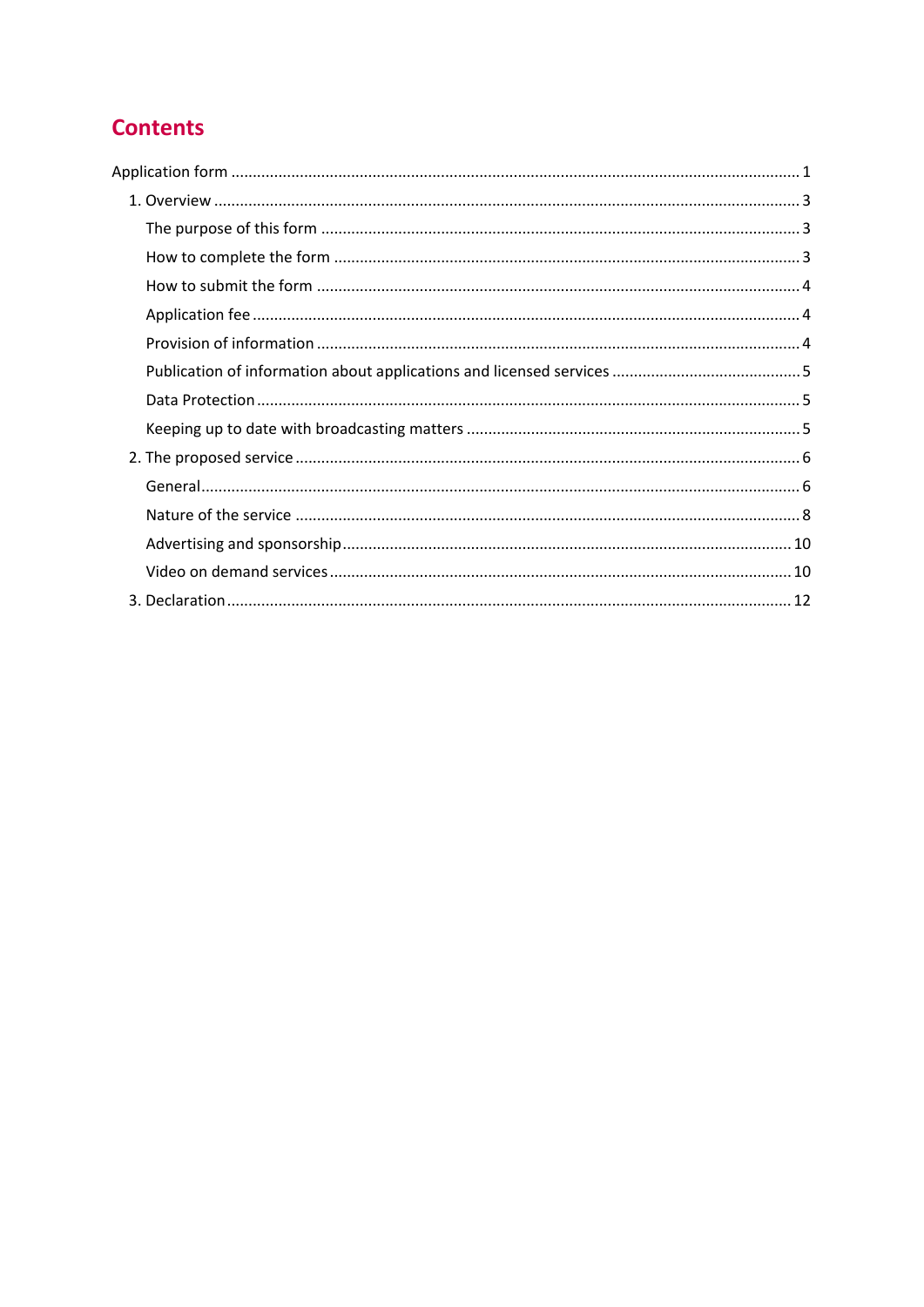# <span id="page-2-0"></span>1. Overview

## <span id="page-2-1"></span>**The purpose of this form**

- 2.1 You should complete this form if you are applying to vary an existing Digital Television Programme Service (DTPS) or a Digital Television Additional Service (DTAS) licence by either:
	- making an amendment to an existing service which forms part of the licence, e.g. changing the content; or
	- adding a new service to the licence.
- 2.2 If you wish to remove a service from the licence you do not need to complete this form. Instead, please email **[broadcast.licensing@ofcom.org.uk](mailto:broadcast.licensing@ofcom.org.uk)** providing the licence number, the name of the licensee, the service you wish to remove and the date you would like the change to take effect.

## <span id="page-2-2"></span>**How to complete the form**

- 2.1 Please save the form and complete using the 'Fill & Sign' tool. If completing by hand, please use block capitals and black ink.
- 2.2 Please answer all the questions as fully as possible using extra sheets if required. Sufficient information must be supplied about the applicant and the proposed service to enable Ofcom to consider the application. Ofcom may need to request further details from you before the licence can be varied.
- 2.3 **Ofcom will reject applications made using an old version of the form**.
- 2.4 Ofcom will accept handwritten application forms but they must be filled in using block capitals and black ink.
- 2.5 **Ofcom will reject application forms that are illegible.**
- $2.6$ You must answer all questions in the application form and respond "N/A" to any questions that do not apply to the applicant.
- $2.7$ **Ofcom will reject applications which do not meet the following criteria**:
	- i) The declaration in section 3 of this form must be signed and dated.
	- ii) The person who signs and makes the declaration on behalf of the licensee must be:
	- A director of the company or the company secretary where the licensee is a company.
	- A designated member where the licensee is a Limited Liability Partnership.
	- A partner, where the licensee is a partnership.
	- A member of the organisation's governing body where the licensee is an unincorporated body or association.
	- The individual who is the licensee where the applicant is an individual.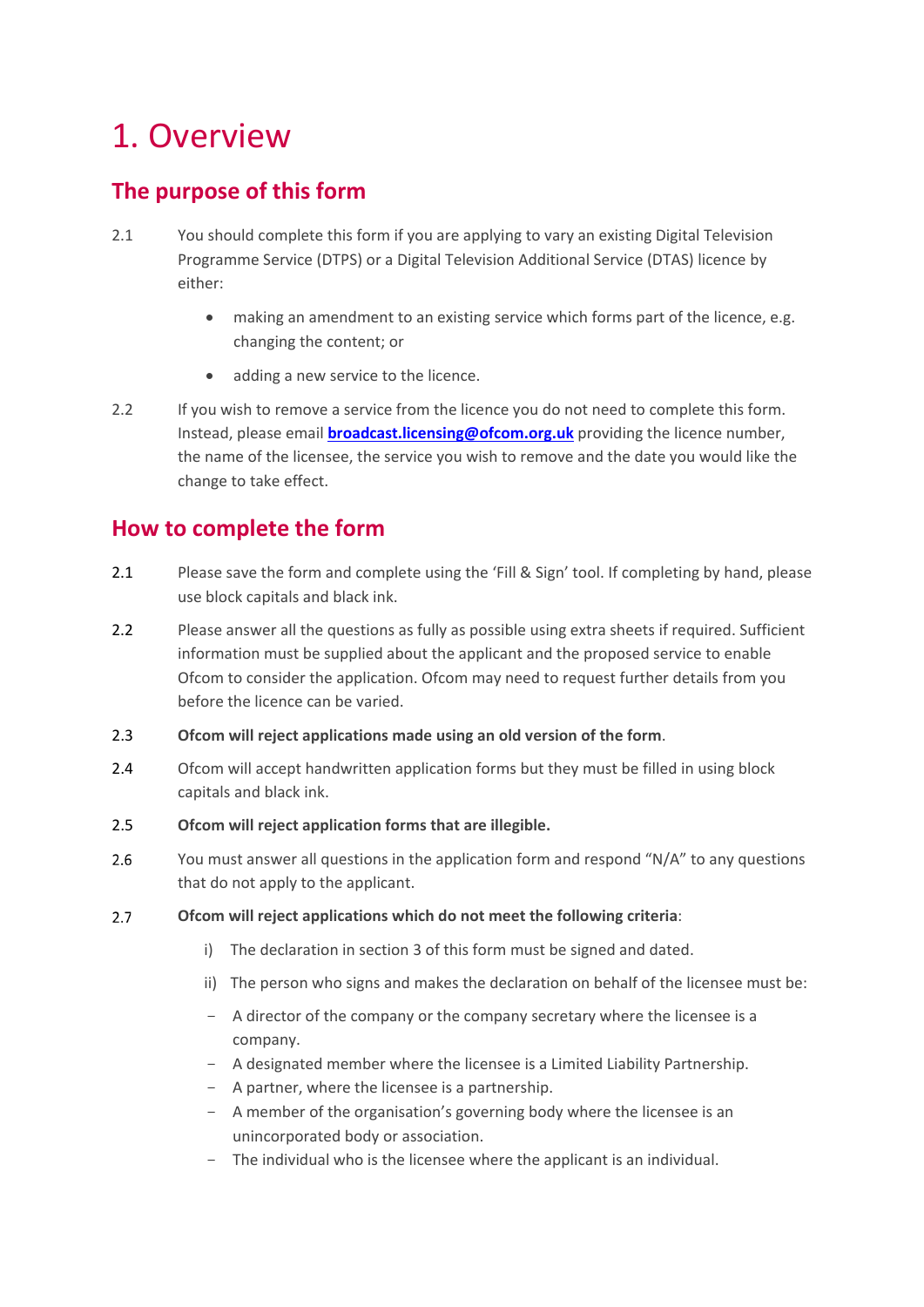2.8 If you are completing the form as an agent, i.e. you are acting on the licensee's behalf, please note that you cannot sign it on your client's behalf, and that the person signing the form needs to have personally checked the truth and completeness of the responses given. If your client wishes you to be Ofcom's main contact in relation to the application, please make this clear in an accompanying letter, and provide evidence of your authority to act on behalf of the licensee. The form should be filled in so as to include information about the licensee, not the agent. If Ofcom has further questions once the application has been submitted, we will direct these to the licensee, not to the agent, but we will accept responses from the agent.

#### <span id="page-3-0"></span>**How to submit the form**

- 2.9 We prefer application forms and required supporting documents to be submitted by email to **[broadcast.applications@ofcom.org.uk.](mailto:broadcast.applications@ofcom.org.uk)** Handwritten applications and required supporting documents should be scanned and attached to the email.
- 2.10 You should receive an auto-response from broadcast.applications@ofcom.org.uk confirming that your application has been received by Ofcom. If you do not receive a response, it is likely your application has not been received and you should contact Ofcom's Contact Centre on 0300 123 3333 and ask for the Broadcast Licensing team who will be able to confirm if your application was received.
- 2.11 If the licensee cannot submit the application form and/or the supporting documentation by email, the licensee may submit the application and/or the supporting documentation by post to:

Ofcom Broadcast Licensing Riverside House 2a Southwark Bridge Road London SE1 9HA

2.12 Those licensees who submit their application by post will be sent an acknowledgement by post within five working days.

## <span id="page-3-1"></span>**Application fee**

2.13 No application fee is payable.

## <span id="page-3-2"></span>**Provision of information**

 $2.14$ Ofcom requires complete and accurate information to assess applications. This is so that we can assess your application against statutory criteria, consider whether those involved in the licensee are 'fit and proper' to hold a licence, and determine whether their involvement with other organisations disqualifies them from participation in a licence.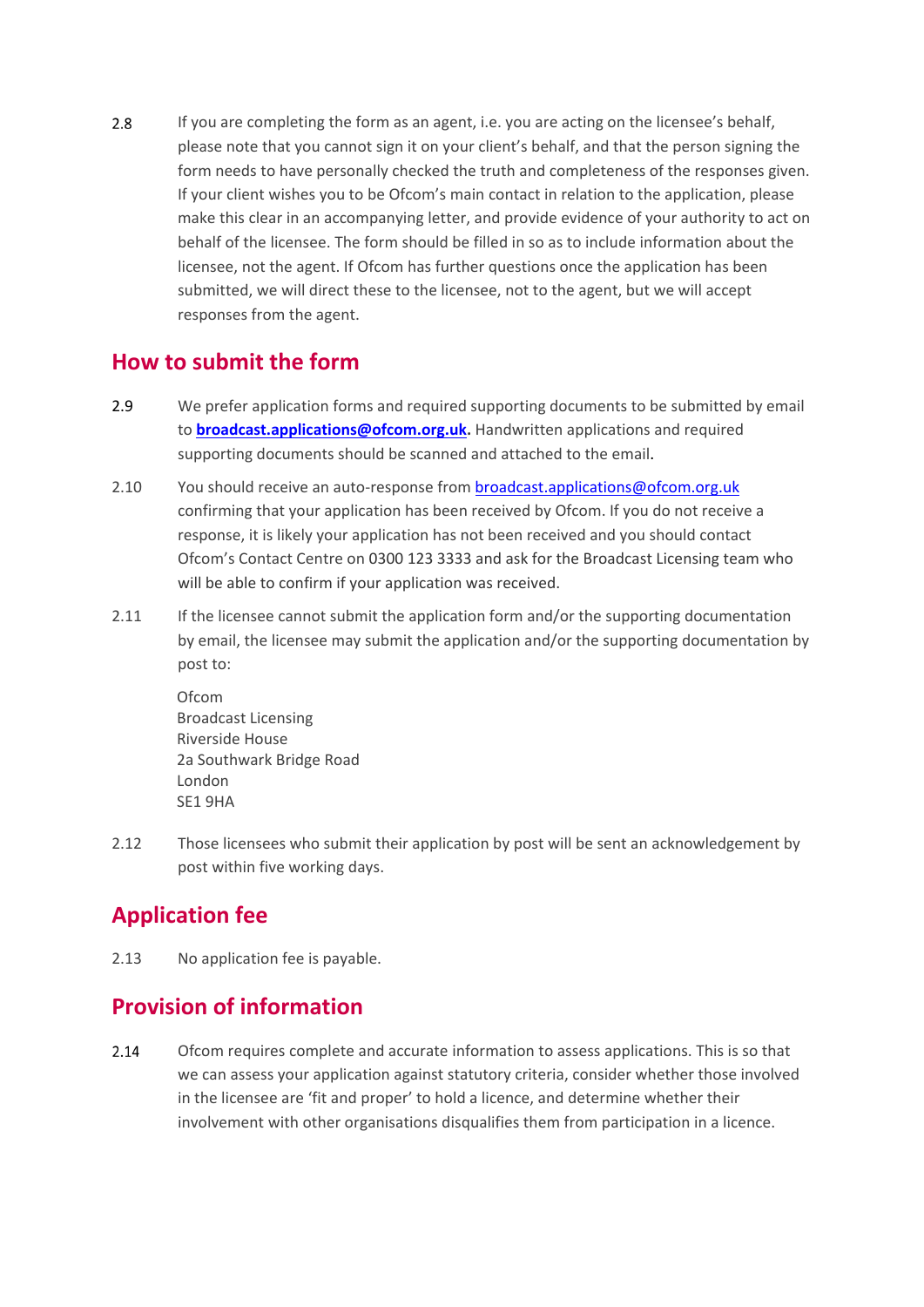$2.15$ It is an offence under the Broadcasting Act 1996 (as amended) to provide false information or withhold relevant information during the application process, and may be grounds for revocation of a licence subsequently granted.

### <span id="page-4-0"></span>**Publication of information about applications and licensed services**

- 2.3 When a licence is varied, the name of the service and a brief description of the licensed service will be updated on the Ofcom website. These are the details supplied by the licensee in the application form. If you have any questions about the information that we publish, you should contact the Broadcast Licensing team by email (broadcast.licensing@ofcom.org.uk).
- 2.4 Ofcom considers issued DTPS/DTAS licences to be public documents and copies of licences will be made available to third parties on request.

### <span id="page-4-1"></span>**Data Protection**

2.5 We require the information requested in this form in order to carry out our licensing duties under the Broadcasting Act 1990, Broadcasting Act 1996 and Communications Act 2003. Please see Ofcom's General Privacy Statement [www.ofcom.org.uk/about-ofcom/foi](http://www.ofcom.org.uk/about-ofcom/foi-dp/general-privacy-statement)[dp/general-privacy-statement](http://www.ofcom.org.uk/about-ofcom/foi-dp/general-privacy-statement) for further information about how Ofcom handles your personal information and your corresponding rights.

### <span id="page-4-2"></span>**Keeping up to date with broadcasting matters**

- 2.16 We strongly recommend that the appropriate person at the licensee signs up to receive Ofcom's regular email updates on broadcasting matters including notification of when the Broadcast and On Demand Bulletin is published.
- 2.17 To sign up to receive these communications, you must visit <https://www.ofcom.org.uk/about-ofcom/latest/email-updates> and select 'Broadcasting'.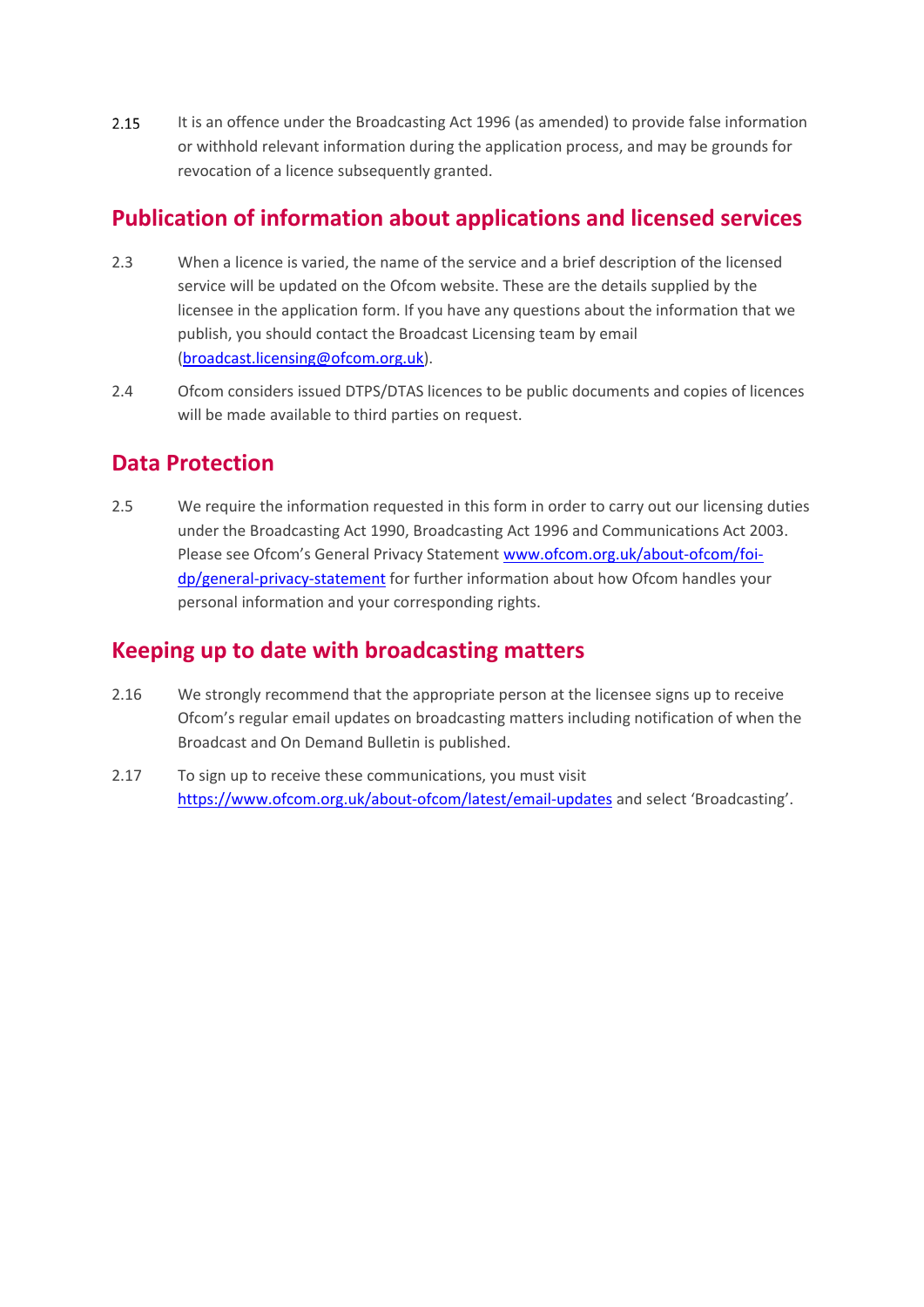# <span id="page-5-0"></span>2. The proposed service

#### **About this section**

If you are applying to add more than one new service to a DTPS/DTAS licence, please fill out one application form per additional service you wish to apply for.

The information you provide in this section will be used to form the basis of an annex to your licence. You will only be authorised to broadcast what is detailed in the annex of the licence. It is therefore important that you provide complete and detailed responses to the questions in this section.

Applicants should note that psychic and/or 'adult' content including 'adult chat' and 'adult sex chat' (even if only in teleshopping windows) is not permitted unless it is specifically authorised by the licence (see Guidance notes for licence applicants for further details). Therefore, if you are intending to broadcast this type of content, you must make this clear in your application so that, if Ofcom consents to the variation, it can be reflected in the annex of the licence.

#### <span id="page-5-1"></span>**General**

- 2.1 Are you applying to:
	- Vary an existing Digital Television Programme Service (DTPS) or Digital Television Additional Service (DTAS)?☐

**OR**

- Add a new service to a DTPS/DTAS licence?  $□$
- 2.2 What is the name of the proposed service as it will appear on the Electronic Programme Guide (EPG)?

2.3 Who is the target audience of your proposed service?

2.4 In what language(s) will the service be transmitted?

2.5 Does this service already broadcast outside of the EU?

**Yes / No** (please delete as appropriate)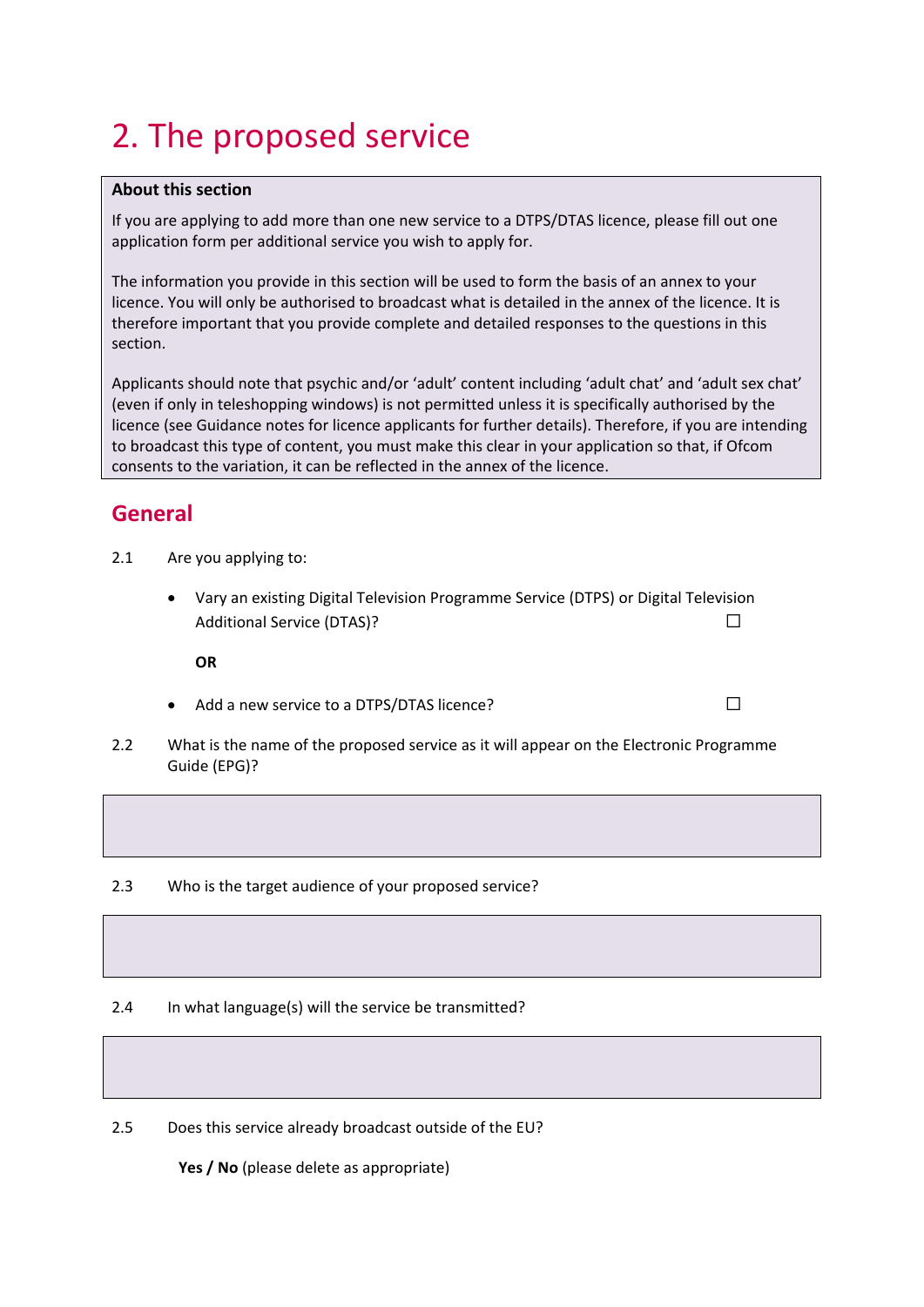2.6 If yes, please provide details of where this service is available, and if the proposed service would be a direct feed from the existing service.

**Note**: If you intend to show your service in more than one territory please refer to our Guidance on the Licensing position of services broadcast into multiple territories<sup>[1](#page-6-0)</sup> and ensure that your service is licensed accordingly.

- 2.7 When is the projected date of first transmission? Or if you are varying an existing service, on which date do you want the change to take effect?
- 2.8 Will the service be free to air, subscription-based or pay per view?

#### **Notification of agreement with multiplex provider**

- 2.9 On which multiplex service will the DTPS/DTAS be provided and who is the multiplex provider?
- 2.10 On which date will your contract with the multiplex provider begin (or be amended to if you are varying an existing service)?

2.11 On which date will your contract with the multiplex provider expire? If there is no expiry date, please provide the contractual notice period which will apply in circumstances where either party seeks to terminate the contract.

2.12 What is the amount of digital capacity agreed with the multiplex provider for the provision of the DTPS/DTAS service?

<span id="page-6-0"></span><sup>&</sup>lt;sup>1</sup> Available at: https://www.ofcom.org.uk/ data/assets/pdf\_file/0015/10437/licensing-position.pdf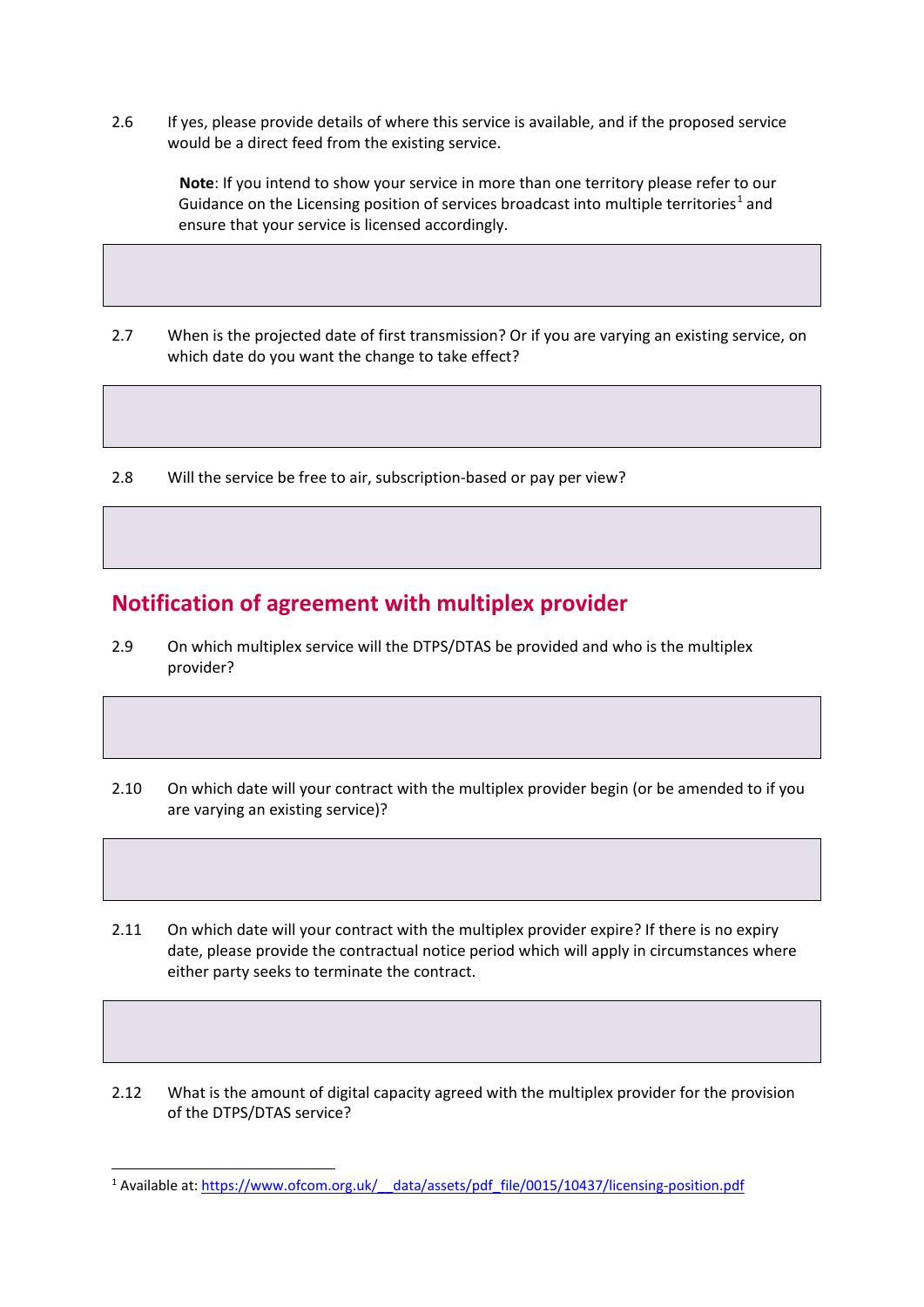2.13 What are the intended hours of transmission for the DTPS/DTAS service (hours per day and days of the week)?

**Note**: **Applicants must also provide a letter from the multiplex provider which confirms the information provided in response to questions 2.9 to 2.13.**

#### <span id="page-7-0"></span>**Nature of the service**

- 2.14 Applicants should provide a brief description of the content which will comprise the DTPS/DTAS service. This description will be included in an annex to the licence to summarise the nature of the service.
- 2.15 What type of service do you intend to provide (choose one)? See the Guidance notes for licence applicants for further details about types of service.

| Type of service  | Please tick one |
|------------------|-----------------|
| Editorial        |                 |
| Self-promotional |                 |
| Teleshopping     |                 |

2.16 If the answer to 2.15 is 'editorial', please indicate which genres will be included in your service. If your answer to question 2.15 is 'teleshopping' or 'self-promotional' please proceed to question 2.17.

| Type of service                                 | Please tick all that apply |
|-------------------------------------------------|----------------------------|
| Adult (subscription-based) <sup>2</sup>         |                            |
| Children's/Youth                                |                            |
| Electronic Programme Guide (EPG)                |                            |
| Gaming (i.e. skills based games - not gambling) |                            |

<span id="page-7-1"></span><sup>2</sup> i.e. Adult services not based on teleshopping.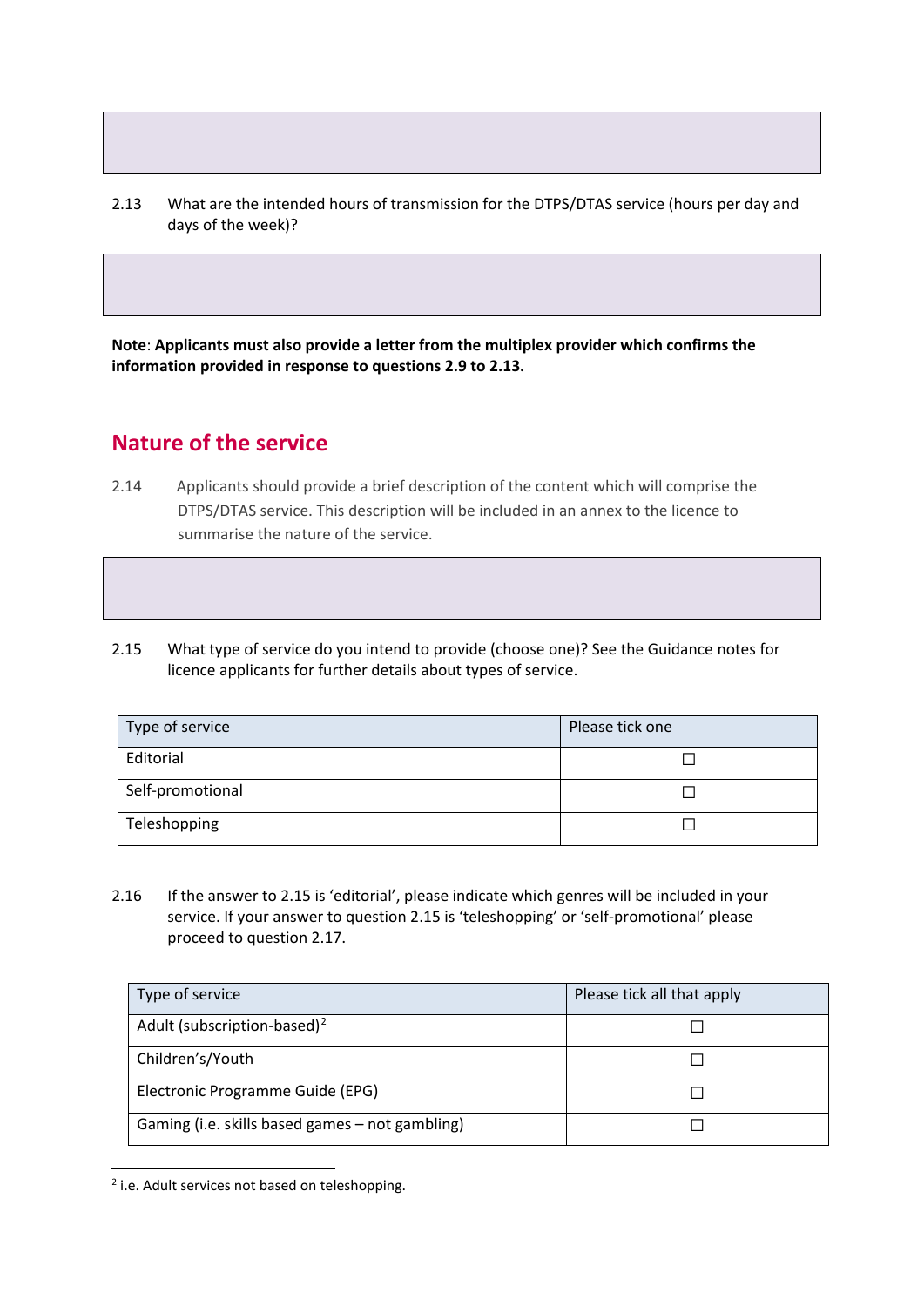| General entertainment         |  |
|-------------------------------|--|
| Music                         |  |
| <b>News</b>                   |  |
| Religious                     |  |
| Sport                         |  |
| Teleshopping windows or spots |  |
| User generated content        |  |

- 2.17 If the proposed service is identical to an existing service licensed as a Television Licensable Content Service (TLCS), please confirm and provide the TLCS licence number.
- 2.18 Adult chat, adult sex chat, psychic or gambling (odds based) content must be licensed as teleshopping. See the Guidance notes for licence applicants for further details about how these content genres are regulated. These types of content are only authorised if detailed in the Annex to the licence.

If your answer to question 2.15 is 'teleshopping', please indicate whether you intend to include adult chat, adult sex chat, psychic or gambling (odds based) content as part of your proposed service.

| Type of service               | Please tick all that apply |
|-------------------------------|----------------------------|
| Adult chat content            |                            |
| Adult sex chat content        |                            |
| Psychic content               |                            |
| Gambling (odds based) content |                            |

- 2.19 Please describe in detail any interactive elements e.g. premium rate telephony services which the applicant intends to use as part of the service (e.g. the technology used, the purpose of the interactive element, and any charges to viewers for interacting).
- 2.20 If you have indicated that there will be interactive elements as part of the service which charges the viewer for interacting, please indicate whether, and if so, how these will be used to finance the channel.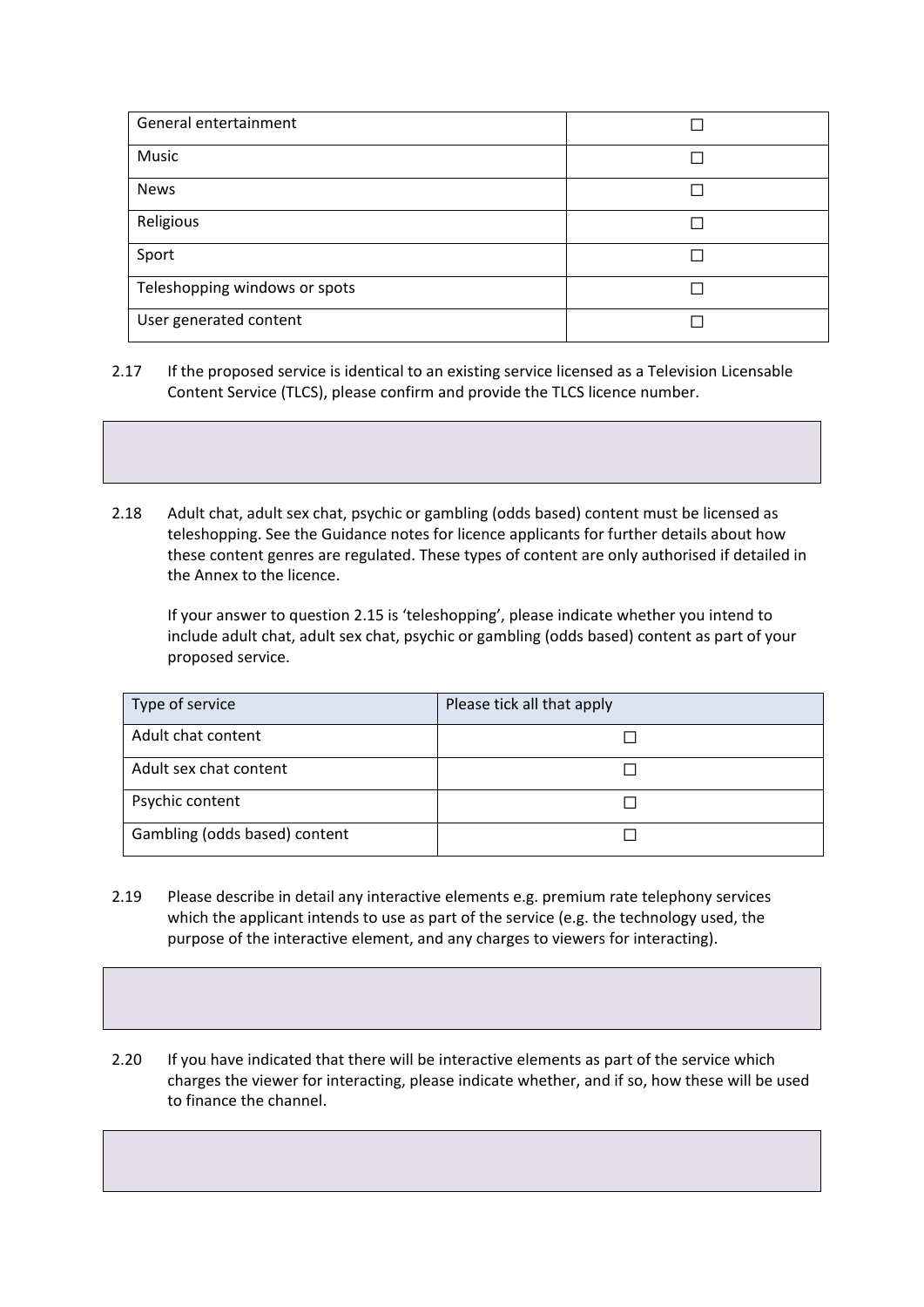2.21 Do you intend to incorporate any gambling in your service?

**Yes / No** (delete as appropriate).

**Note: You will need to submit with your application, a copy of your licence from the appropriate authority.**

### <span id="page-9-0"></span>**Advertising and sponsorship**

2.23 Do you intend to transmit advertising (including teleshopping)?

Yes / No (delete as appropriate).

If, 'No' please go straight to question 2.27.

- 2.24 What form will the advertising or teleshopping take (spot advertising, teleshopping windows)?
- 2.25 What amount of spot advertising do you intend to transmit? Please provide an **average number of minutes for each hour of programming**.
- 2.26 What amount of teleshopping do you intend to transmit? Please provide an **average number of hours per day**.
- 2.27 Do you plan to broadcast sponsored programmes (not applicable to teleshopping services)?

Yes / No (delete as appropriate).

#### <span id="page-9-1"></span>**Video on demand services**

- 2.28 Please indicate below whether the applicant provides, or intends to provide this service as a video on demand service.
	- a) **Yes**, I currently provide this service as a video on demand service □
	- b) **Yes**, I intend to provide this service as a video on demand service in the future.  $\Box$

If so, please indicate on which date you plan to launch the service: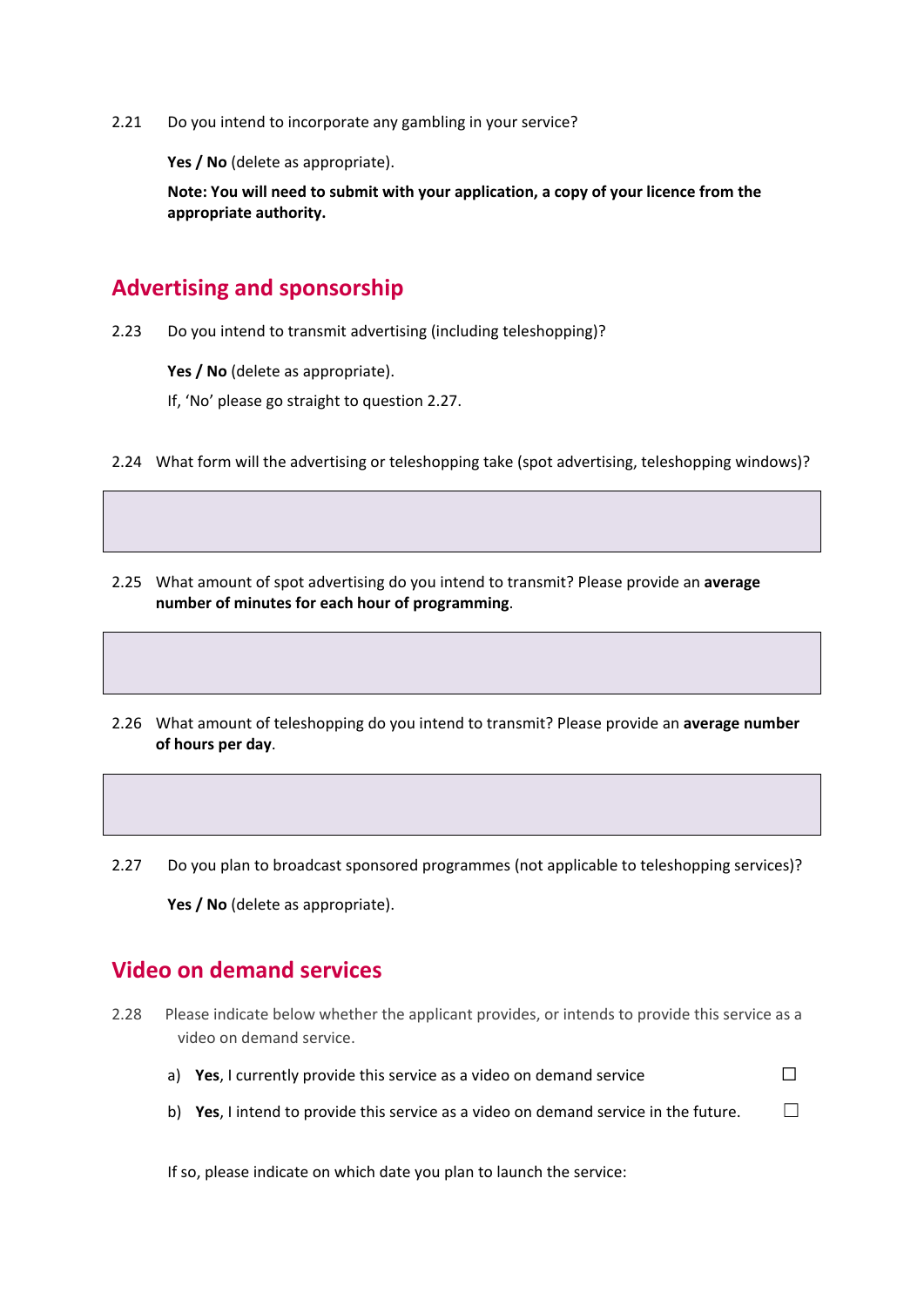- c) **No**, I do not currently provide or intend to provide this service as a video on demand  $\Box$ service.
- 2.29 If you have answered a) to Question 2.28, and the criteria which sets out what a video on demand service is are met, you are required to notify Ofcom<sup>[3](#page-10-0)</sup>. Please tick the statement below that applies to you:
	- a) I have already notified the service to Ofcom (or ATVOD<sup>[4](#page-10-1)</sup> prior to 1 January 2016).  $\Box$

If so, please provide the name of the service you notified:

- b) I plan to notify the service along with or shortly after this application<sup>[5](#page-10-2)</sup>; or  $\Box$
- c) I do not plan to notify the service.  $□$
- 2.30 If you have ticked c), please indicate why:

<span id="page-10-0"></span><sup>&</sup>lt;sup>3</sup> The criteria are set out in section 368A(1) of the Communications Act 2003. Applicants must notify Ofcom if the criteria are met in accordance with section 368BA. Ofcom has also produced Guidance notes on who needs to notify an on demand programme service to Ofcom, available at:

<span id="page-10-1"></span>https://www.ofcom.org.uk/ data/assets/pdf\_file/0028/71839/guidance\_on\_who\_needs\_to\_notify.pdf 4 The Authority for Television on Demand (ATVOD) regulated editorial on demand services until 31 December 2015.

<span id="page-10-2"></span><sup>5</sup> Ofcom's notification form for on demand service providers is available at: [https://www.ofcom.org.uk/\\_\\_data/assets/file/0016/23920/notification.rtf](https://www.ofcom.org.uk/__data/assets/file/0016/23920/notification.rtf)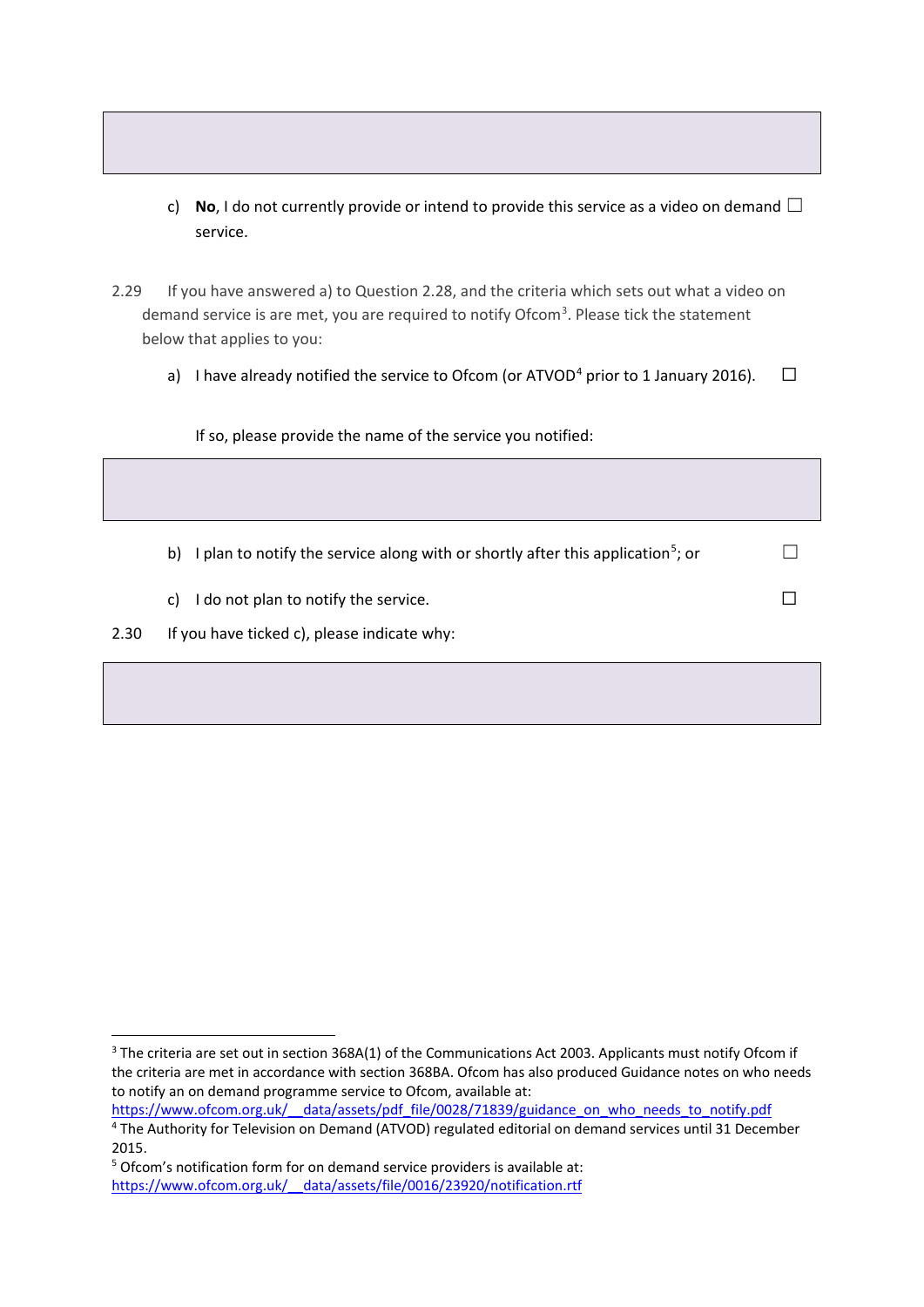# <span id="page-11-0"></span>3. Declaration

#### **About this section**

This form must be submitted by the licensee. **An agent may not sign the form.**

The person authorised to make the declaration on behalf of the licensee must print their name and must be one of the following:

- A director of the company or the company secretary where the licensee is a company.

- A designated member where the licensee is a Limited Liability Partnership.

- A partner, where the licensee is a partnership.

- A member of the organisation's governing body where the licensee is an unincorporated body or association.

- The individual who is the licensee where the licensee is an individual.

The declaration must also be dated.

- 3.1 I hereby apply to the Office of Communications (Ofcom) to vary the Digital Television Programme Service or a Digital Television Additional Service described above and declare that the information given in this application form and the documents, statements and particulars submitted with it are, to the best of my knowledge and belief, correct.
- 3.2 I understand that Ofcom reserves the right to revoke the licence(s) if at any time any material statement made to Ofcom is found to be false and to have been by the licensee or any member or officer thereof knowing it to be false. I also understand that under section 144 of the Broadcasting Act 1996 the provision of false information could incur a criminal conviction and a disqualification from the holding of a Broadcasting Act licence.

**Full name (BLOCK CAPITALS) of the person authorised to make the application of behalf of the applicant:**

**Date of application:**

**If the applicant is NOT an individual, please complete one of the following sections:**

#### **If the applicant is a BODY CORPORATE:**

I am authorised to make this application on behalf of the applicant in my capacity as (delete as appropriate):